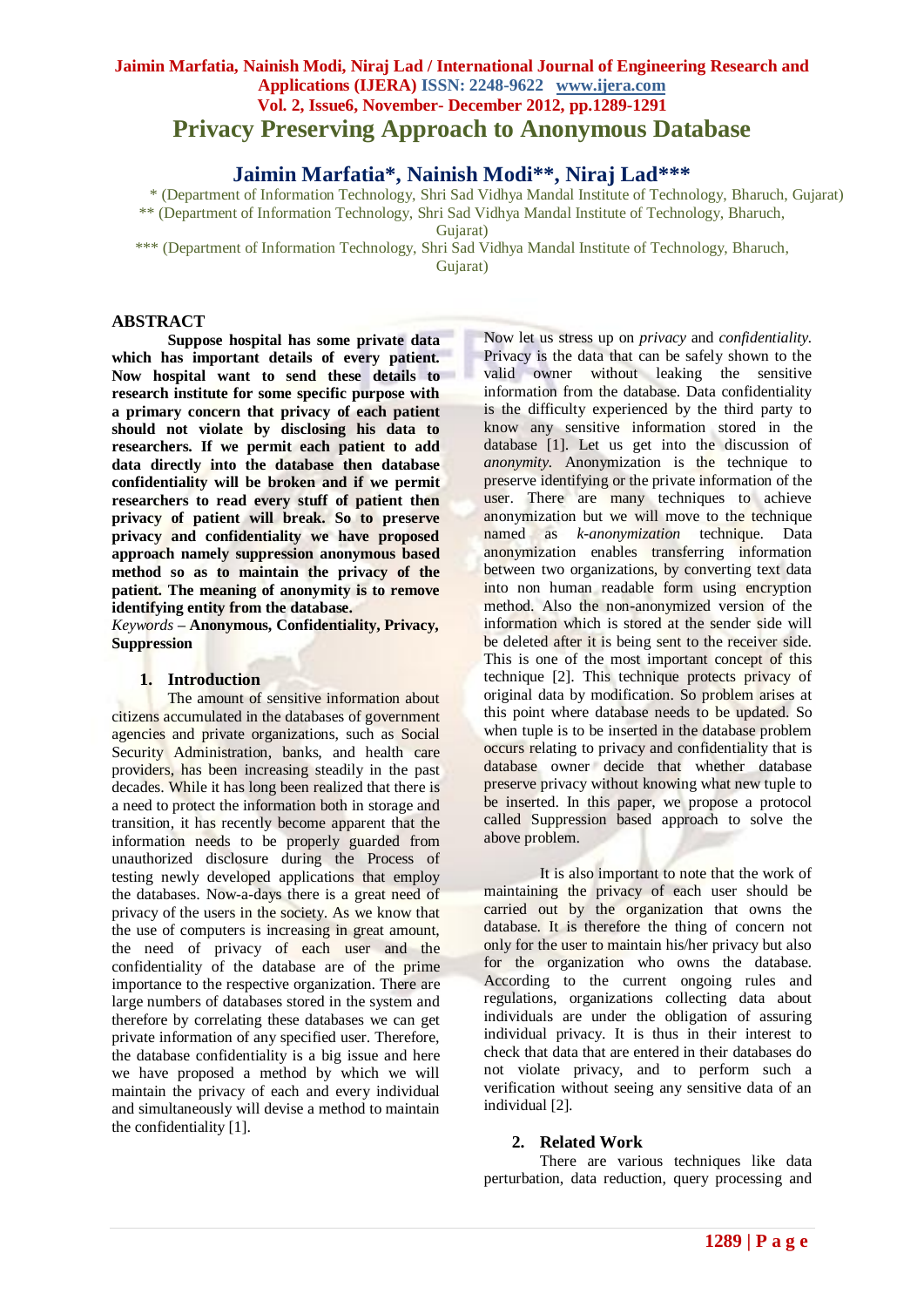### **Jaimin Marfatia, Nainish Modi, Niraj Lad / International Journal of Engineering Research and Applications (IJERA) ISSN: 2248-9622 www.ijera.com Vol. 2, Issue6, November- December 2012, pp.1289-1291**

SMC (Secure Multi-party Communication) which came into existence some time before and were told that these techniques provide confidentiality and privacy to anonymous database.

The first technique deals with designing certain algorithms for achieving data anonymization. Researchers tried to find a way through data suppression and data perturbation for anonymity and they have also come out with some complex results with respect to k-anonymity. But the main problem is that these results do not deal with the updates that were made in the database which then results in the privacy break. Therefore none of this work resulted in achieving privacy.

The second technique is related to Secure Multi-party Communication (SMC). It is widely known technique which is carried out and is very much investigated by the researchers in the field of cryptography. There are certain techniques which are available for performing computations securely. But these techniques are not that much efficient. Therefore it is needed to do more research in devising an efficient protocol so that the computations can be performed securely. Therefore we have proposed a protocol in this paper to solve the above mentioned problem and to gain some good amount of efficiency [3], [4].

The third technique is related with the fetching of private information which is nearer to the application of the SMC in the field of data management. Here the ideas of imposing expressive queries on the database without letting the database know the actual queries. Again we experience here the same problem of updating the database at the time each tuple or entry is inserted into the database.

At last, the fourth technique is related to query processing for the encrypted data. There is no connection of this approach with the concept of kanonymity since the objective of this technique is to encrypt the data. So here while encrypting the data, the original data is revealed in front of the database owner which is not at all accepted in our case as our main aim is to protect the privacy of the user [5].

# **3. Proposed Technology**

In this paper we have proposed a protocol named *suppression protocol* that allows the owner of anonymous database to anonymise the tuple t, without disclosing the content of the tuple to the person who is managing the database. To achieve this goal two party exchange message by encrypting the data. Here the connection between the two parties will be anonymous so as to secure the connection. It is needed because someone can easily know the IP address and can get the sensitive information. Therefore it is mandatory to authenticate the user so that only the authorized user can have access to the data [6], [7].

3.1 System Prototype



The information flow across the above mentioned modules is as follows: after an initial setup phase in which the user and the Private Checker prototype exchange public values for correctly performing the subsequent cryptographic operations, the user sends the encryption of her/his tuple to the Private Checker; the loader module reads from the k-anonymous DB the first chunk of tuples to be checked with Encrypted tuple by the user. Such tuples are then encrypted by the crypto module. The checker module performs the check one tuple at time in collaboration with the user, according Protocol 4.1 (in the case of suppression based anonymization). If none of the tuples in the chunk matches the User tuple, then the loader reads another chunk of tuples from the k-anonymous DB.

3.2 Example

Table 3.1 Original Dataset

| AREA      | <b>DESIGNATION</b> | <b>SALARY</b> |
|-----------|--------------------|---------------|
| Account   | Cashier            | 20000         |
| Loan dept | Head               | 25000         |
| Loan dent | Assistant          | 12000         |

Table 3.2 Suppressed Data with  $k = 1$ 

| <b>RFA</b> | <b>DESIGNATION</b> |  |
|------------|--------------------|--|
| Account    |                    |  |
| Loan dept  | Head               |  |
| Loan dept  |                    |  |

In suppression based method, every attribute is suppressed by \*.So third party cannot differentiate between any tuples. Table 3.2 shows Suppressed attributes or data with  $k=1$ .

As shown in the table above, the column named as "salary" is converted into "\*" format so the party at the other end will not be able to see that column. This is the basic example of suppression protocol.

# **4. Conclusion**